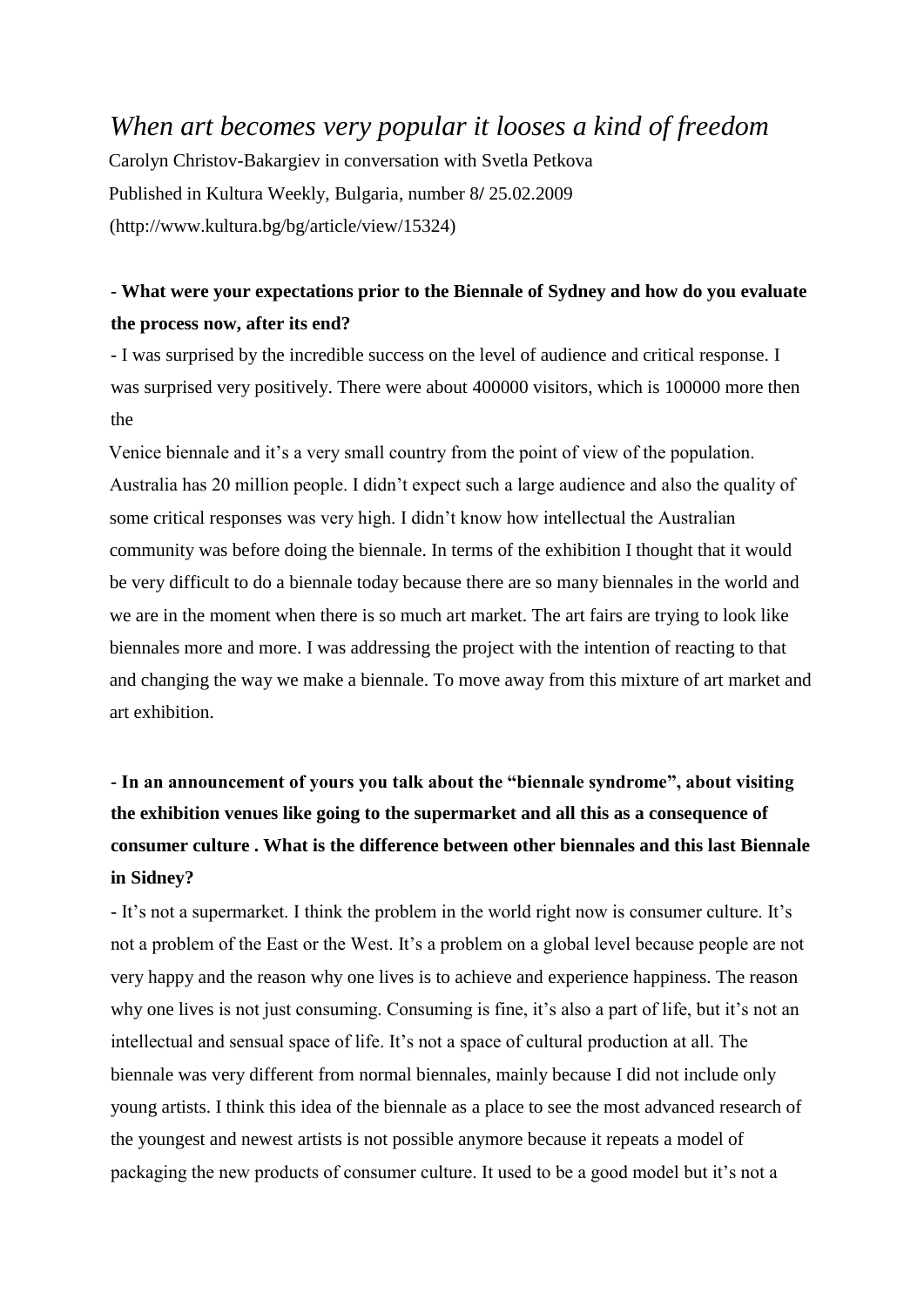good model anymore. And I don't think that the artists like it. I don't believe really that there is such a difference between the past and the present. Everything that exists in the world is contemporary, whether it was made 2000 years ago or today. It's so contemporary if you look at the question from a philosophical point of view. Artists today make works in relation or in reaction, or in connection with their daily life and their daily life is made of very old things and very new things. We don't read only the latest novel. We read Shakespeare and the latest novel. The first thing I did was to create an exhibition which was a group of many, many exhibitions like many constellations of stars in sky. Each of these constellations had works from the past and new works made today and the artists knew this when they were working and making the new works. They knew about some of the historical works in the show. Their new work was somehow in dialog. That is the first and most evident difference with other biennales. Another difference is that there are a lot of secret projects and hidden projects that are not visible and that were not written about in the general press. For example Liam Gillick. He transformed a public lecture into private performance of many one to one lectures. He was giving a lecture over e-mail to every person who had reserved a place in the public conference. This is an example of a project which was not visible, which was like a parallel to the exhibition and quite a secret in a way from being a consumed by the media. It was working in a groups of two or three not in the public space of the museum. I think that such projects can be done only in contexts like biennale. These cannot be done in art fairs. It makes no sense in terms of the art market. It is really about returning to in a way to the ideas of Adorno and the ideas of how one can have intellectuality survive in a historical moment of crisis of intellectuality.

## **- The idea for the online venue is very important, I think. Many people don't have the possibility to travel to the exhibitions and in this case they got the chance to be part of the process. What were the comments regarding it?**

- First of all I think it was a great success. The online venue is the first online venue that was ever made for a biennale. It is revolutionary because websites usually are used for documentation or information. Sydney (and Australia) is very far. Not just far from Europe. It is also far from Asia, from China, from India, far from Japan. So, I thought it was very important that one of the museums, one of the venues could be the digital one, the Internet. That was the first space of the biennale which opened and there were very good projects. Also the Bulgarian artist Nedko Solakov did a project in the online venue which was a waiting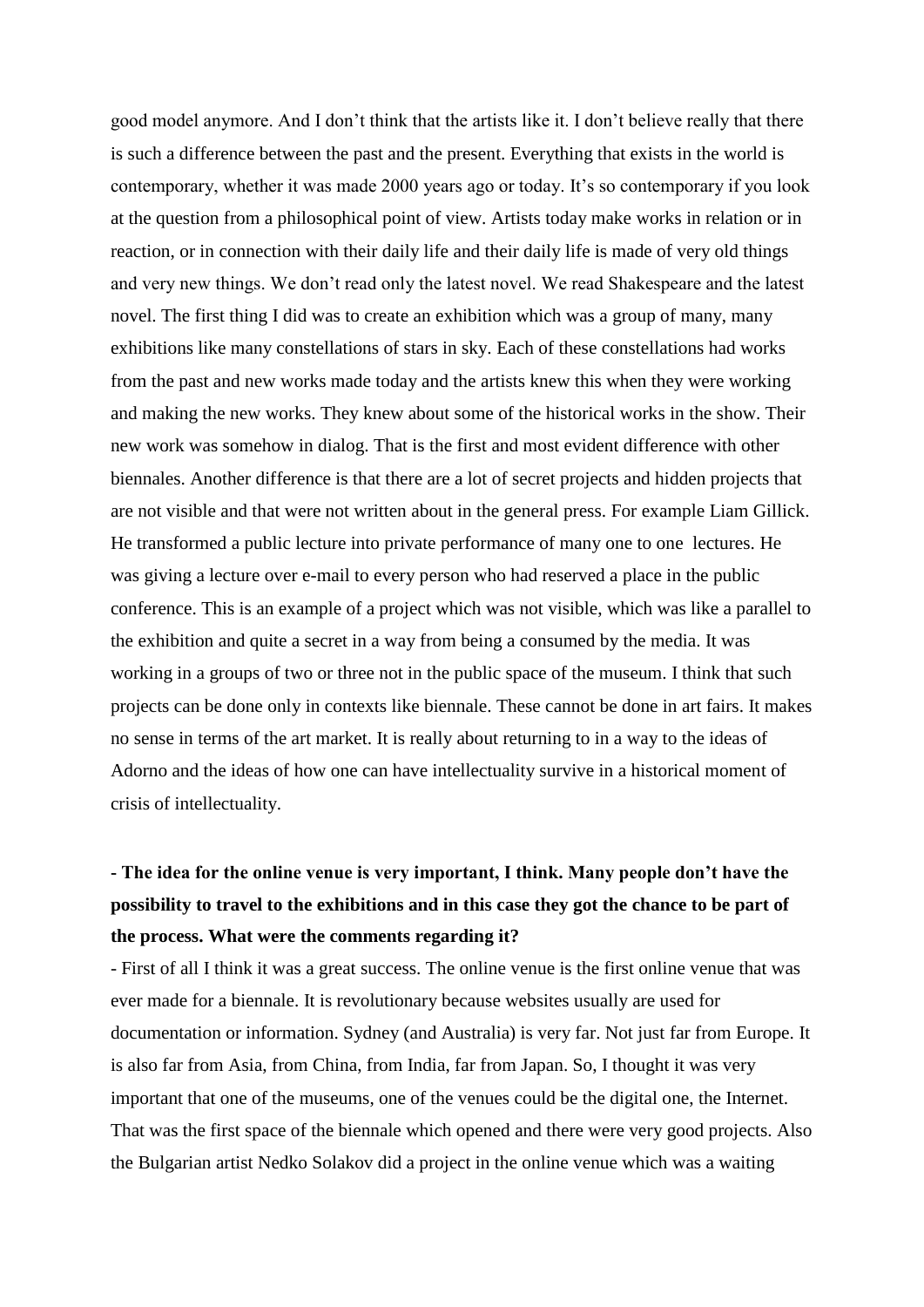room in a Second Life. Many of the projects of the online venue were interesting because they challenged the idea of digital art, paradoxically, against what you are supposed to do on Internet as Internet art. For example a waiting room where nothing happens is certainly not what one thinks in turns of the Internet where so much always happens.

#### **- The theme of your Biennale of Sydney is "Revolutions – Forms that turn". What did the Biennale turn "upside down" as you have written in the text of yours?**

- It turned upside down a lot of the things we already mentioned. For example the importantce given to the website compared to the physical exhibition is a turning upside down. For example the fact of putting Duchamp bicycle wheel and other historical works in the exhibition is turning upside down a contemporary art exhibition model. There were even some works from the late 1700's in the biennale by Thomas Bock and he was the first Australian artist in the sense European descent. He was sent as a prisoner to Australia because he helped a women to have an abortion, but because he was an artist and he was the only one who knew how to print, he had to make money for the colony. I found that very interesting, ironic, and turning upside down what one considers proper and legal in a society making the money, but was also being a convict. There are many, many things that were revolutionised, I think. But the most important thing was the recovery of the word itself. The word "revolution" is against old fashion right now because the only things revolutionary are Nike shoes or Blackberry devices and any other use of the word such as a poetical usage is considered anachronistic and old fashioned and wrong. You know like something from a distant past like the Russian revolution or something. And nobody really uses the word. I mean it is considered a word that is exhausted and a concept that has been exhausted. I think that something very important was to turn to the impulse to revolt. And the impulse to revolt is what is interesting to me. The impulse to break something. The impulse to create, the impulse which is in the idea of destruction. It is something without which children cannot develop psychologically. It is very important and I think our culture is dominated by fear and by control. And the notion of controlling everything now is controlling through the market. From a psychoanalytical perspective it is very unhealthy. One of the biggest points was to resemantisize, to reengage the notion of revolt. Which is a feminist notion because *vulva* in Latin which means the uterus has the same etymology as *volvere* which is "to turn". Because the fetus turns in a uterus, "revolt" is to turn and turn again. Strangely enough revolution is actually synonymous with feminist practice. I find these interesting etymologies of the word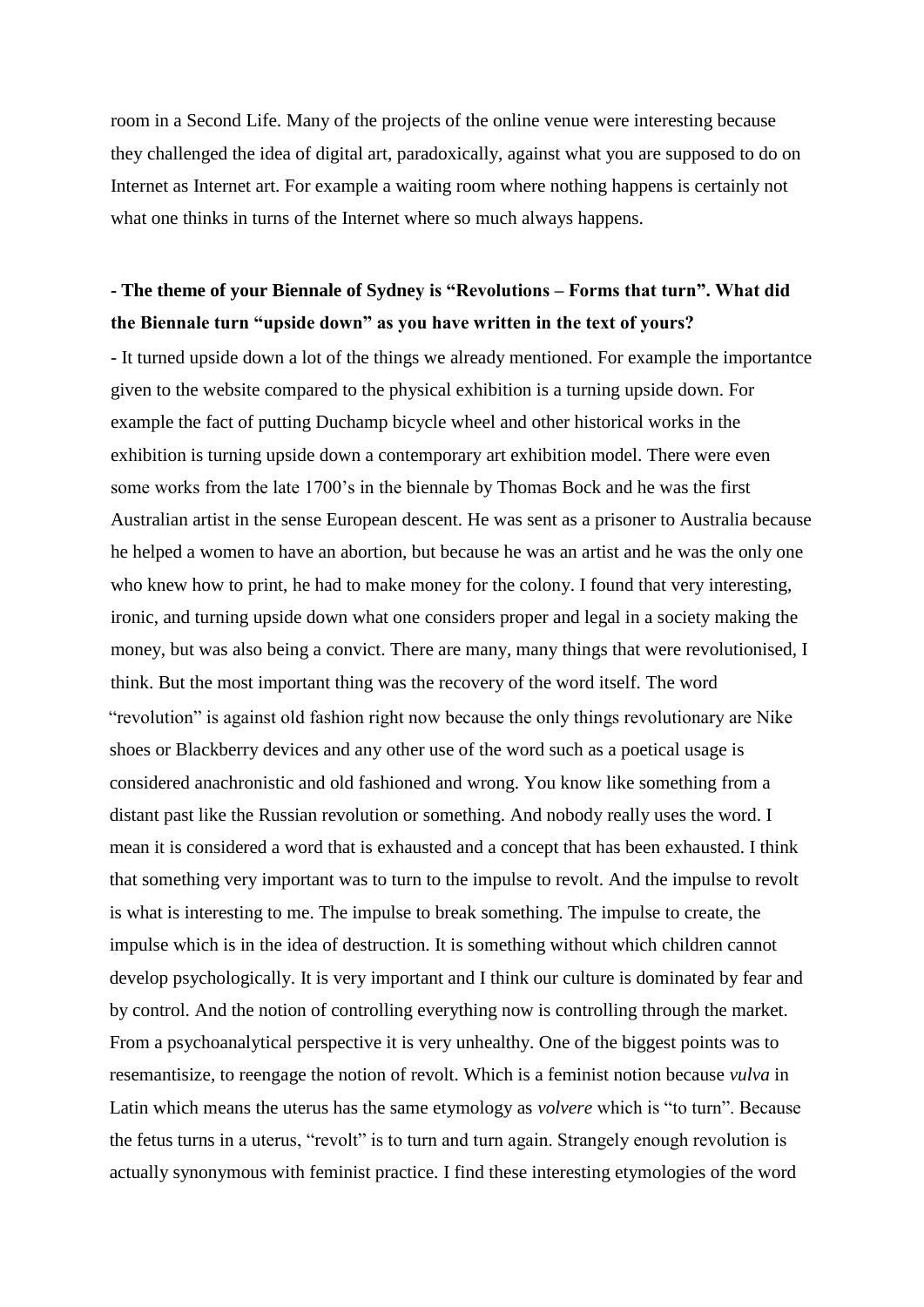important and what I did in the exhibition was to make a show called Revolutions about the word itself. The viewer expects to go in and see a lot of political work, a lot of work which refers to contemporary revolutions or revolutions which should exist maybe or which could exist in the society and when you were in exhibition however your expectation was contradicted. In the experience of the viewer there was a contradiction because what you become confronted with were many works that had to do with turning, with the form of turning. Turning something upside down, rotating, rewinding from cinematic point of view. Repeating something which is repeated over and over. The exhibition was actually very much a formalist exhibition about exploration of form and turning from the point of view of form. So this made the entire exhibition like a revolution of the expectations of the viewer because now it is very fashionable to do exhibitions, biennales about direct political content, of social content and my point of view is that this is also belonging to consumer culture. It is something like watching CNN on TV or Al Jazeera or anything. It's a contemporary obsession with politics which are actually not politics, they are like a simulation of politics. So many times exhibitions which use this theses actually are doing the opposite because every revolution is a personal revolution and it is a psychoanalytic revolution and it is an interior revolution. So, you can only have a social revolution if you have an intimate private revolution first. I wanted to go to the basics of the phenomenology of perception.

## **- What in your opinion is artistic revolution and can we talk about revolutionary forms in art today?**

- Of course. We can always talk about revolutionary forms of art. I'm not a postmodernist. Revolutionary art simply means art that changes your idea of what art can be. For example the ready made – Duchamp's ready made or Malevich when he created the *Black square*. It completely changes your idea of what art is and can be. So, today we are in a revolutionary moment both because of the digital age, Internet which will and does change our idea of what art is and also because of globalization. So we must redefine art, because there are so many different cultures and so many different simultaneous histories in the world that the Western idea or European idea of what art is can no longer be used. We encounter when speak about Australia, Aboriginal philosophy and Aboriginal art. There must be a new definition of what art is because the idea and social function of art in Aboriginal society was and is very different. For example there is no notion of an autonomous artwork and this idea of autonomy of the artwork, which is an idea of Winckelmann and of the moment of the rise of the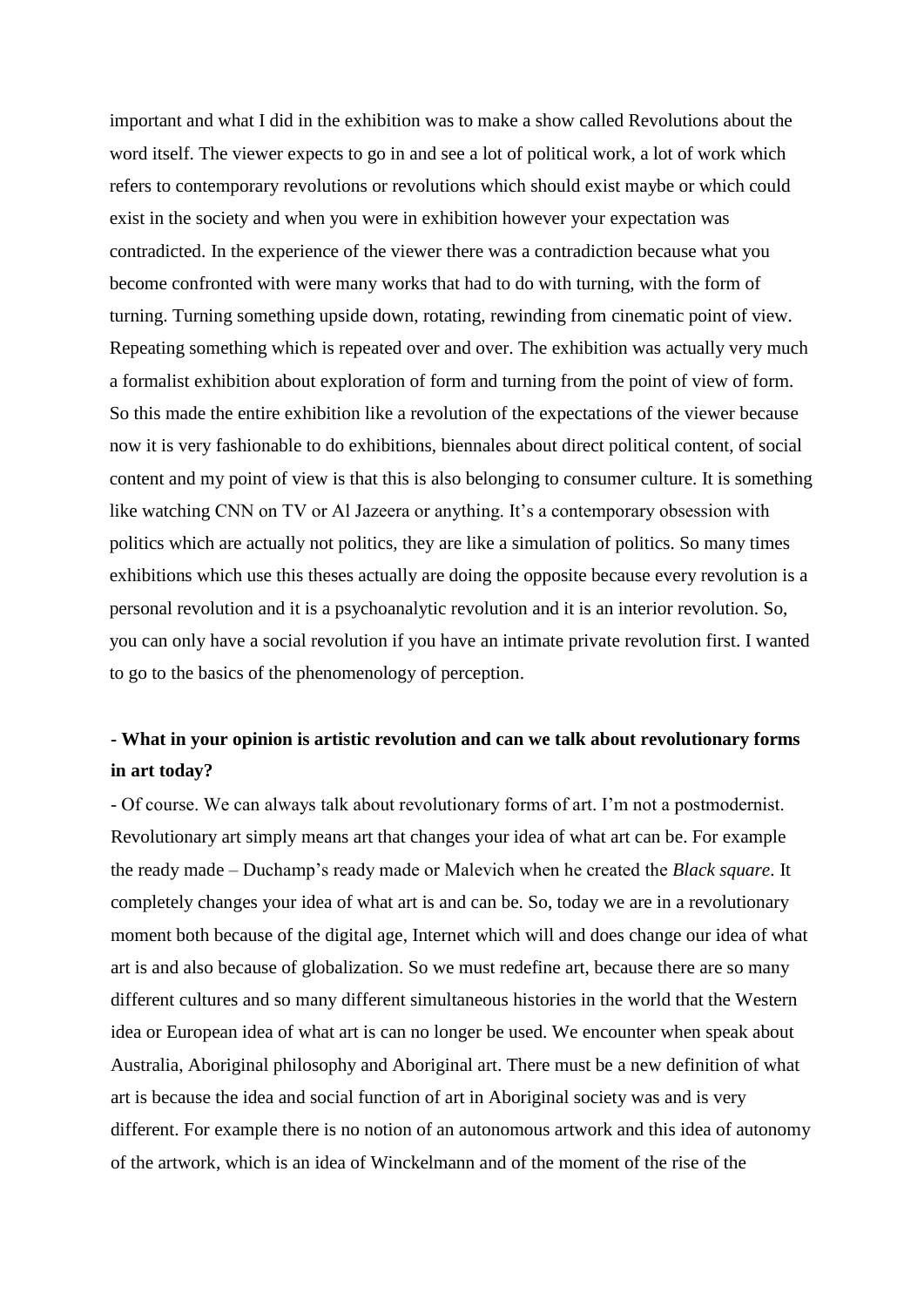bourgeoisie in the late 1700s, is not possible anymore today in same way it was. So, of course, there is revolutionary art. All art that reinvents what art means is revolutionary. I think more than being in a revolutionary period, we are in a "pre-revolutionary" period. The exhibition was trying to think about what it means to be in a pre-revolutionary period. The world reminds me of the late  $19<sup>th</sup>$  century. It reminds me of the mid  $18<sup>th</sup>$  century. So, it reminds me of very particular moments in history that were pre-revolutionary, and usually these periods are periods with very strong technological innovation and scientific discovery and change, they are also moments of economic growth, but they usually are just before a kind of collapse, when you need to reinvent a political system. The political systems in the world today are all very old. Whether it's the old socialist system or it's the old parliamentary democracy system of western liberalisms. All of the systems are very old and I don't know, I'm not sure if they correspond to the technological level and technological revolution of our time. Generally when there is scientific and technological change, there is a new political system like what it happened in the Renaissance etc. So, I would say that in pre-revolutionary periods, art plays a very important role. Art always experiments with subjectivity, experiments with perception, with knowledge. You know how knowledge is processed and is constructed in a mind. So, that's the field I work in, I'm not in politics, I'm in art because I think art is always a space of prototypes and the problem is always when artistic revolution or cultural revolution becomes institutionalized and looses it's potential for change. Usually the artists are put aside and they either commits suicide or are killed or they are forgotten and the power becomes institutionalized. That's when there is a new separation, but generally at the beginning of revolutionary periods, even if you think of the Paris Comune, there was Èdouard Manet. He was on the barricades. Now is maybe an interesting moment of pre-revolution in art and I'm interested in creating spaces, exhibition projects in spaces where the artists and writers and thinkers can experiment with this notion. I know that in the East even more than in the west of Europe the word revolution is kind of very old fashioned, because of what happened in  $20<sup>th</sup>$  century, but one must look not just at the  $20<sup>th</sup>$  century, but at thousands of years of human life.

**- It is very interesting that in the exhibition you put together old and new art works as well as newly commissioned ones. Could you specify the main points of the exhibition?** - There were no sections. There were some main projects. Because you are Bulgarian, I could mention Nedko Solakov. In this case, Nedko made another new origin of the work he had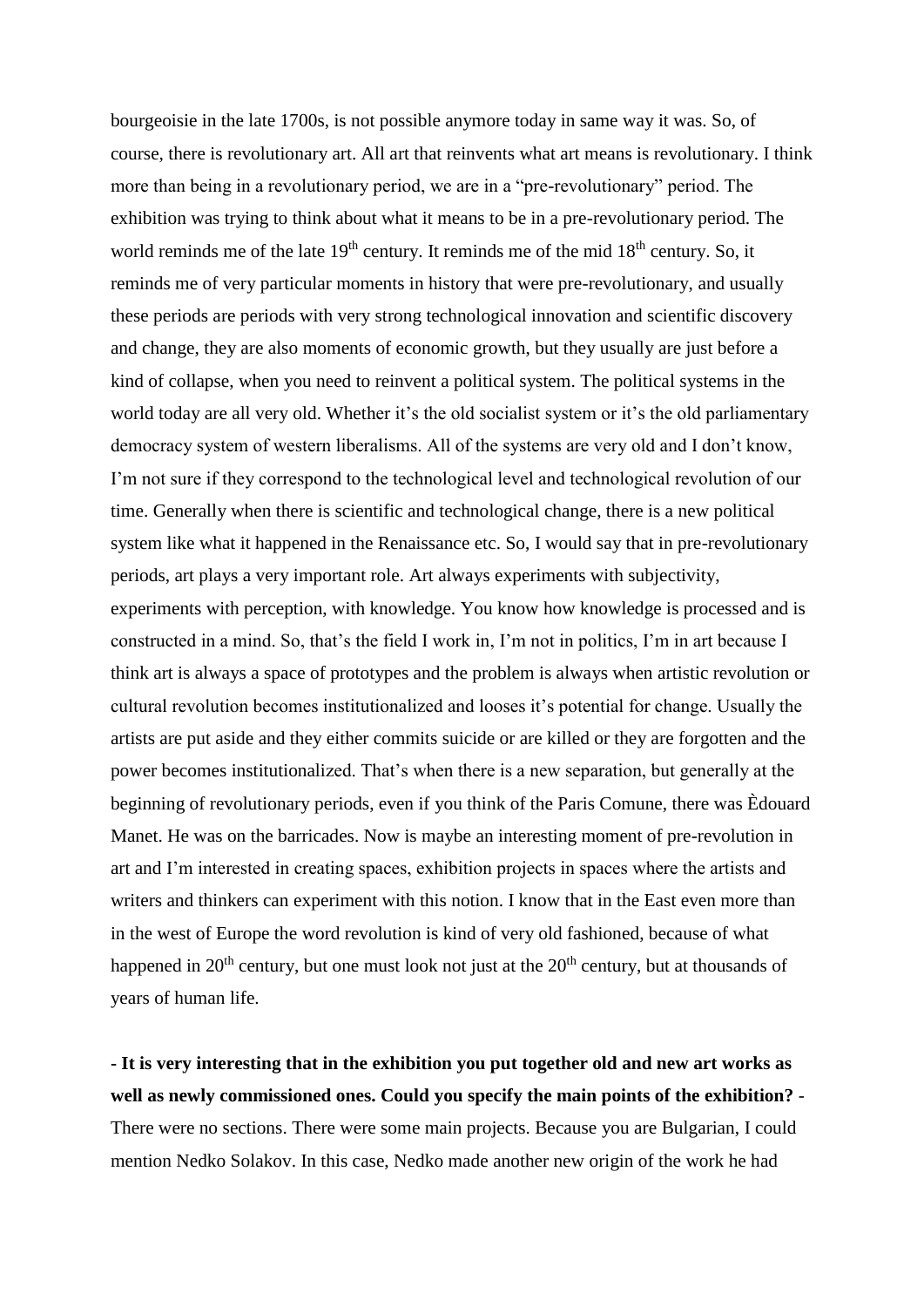already made many times and that he will continue to make his whole life. This particular work was called *A World (black and white)*. The artist has painters, like house painters, paint the room white and then paint the room black and then paint the room white and then paint the room black and then paint the room white and then paint the room black… Over and over and over again for three months of the exhibition. It is of course a paradox and it is of course humorous. One expects the painter in an exhibition to be a painter of paintings, not a painter of walls. So, there is a kind of humorous joke in the work but there is also a formal aspect, a circle because the house painters who paint walls are making a "circle" everyday from morning to evening during the time of the exhibition, a loop. So it is revolutionary in a very literal sense, but it is also about repetition of an artwork. So an artist who makes a work over and over maybe his whole life is against consumer culture because he is not making something different from what he made before. Indeed the Tate Modern bought this work after this exhibition of Sydney. It is widely recognized as Nedko's most important piece and it is a piece he did in Moscow and a piece he did in Venice. So, again it's like the work circulating in a world and is being repeated over and over. That was done however in Sydney in a much more spectacular way than ever before because it was at the entrance lobby of the museum – the Art Gallery of New South Wales. It was the first work the audience saw and it immediately made you feel that the Biennale was not finished to be prepared. Like the day of the vernissage, the day of the opening one expects the biennale to not be ready, unfinished. That's normal, you know, when you go to biennales, but in the second day and in the third, and in the fourth, and in the last – every single day of the entire exhibition it looked like the biennale was not finished yet, was not ready yet. That was an important piece. But I can tell you that perhaps one of the most important works of the biennale was done by the French artist Pierre Huyghe. It was a major project which was funded by the Ellipse Foundation in Portugal. Pierre wanted to make a tropical forest inside the Concert hall of the Opera House. It is something almost impossible because we had to remove eight hundred chairs and bring two thousand trees and smoke machines and huge lights to make a science fiction atmosphere. And then in this forest of lines, it was called "Forest of Lines", a singer, would walk in the paths with her guitar, just an acoustic guitar, playing a song which Pierre wrote and Laura Marling – a young, very, very new folk singer from London made the music for it and this song was telling the story of how to get out of the Concert hall, of the SYdney Opera House and how to get out city and how to go up the North coast and how to go to a forest in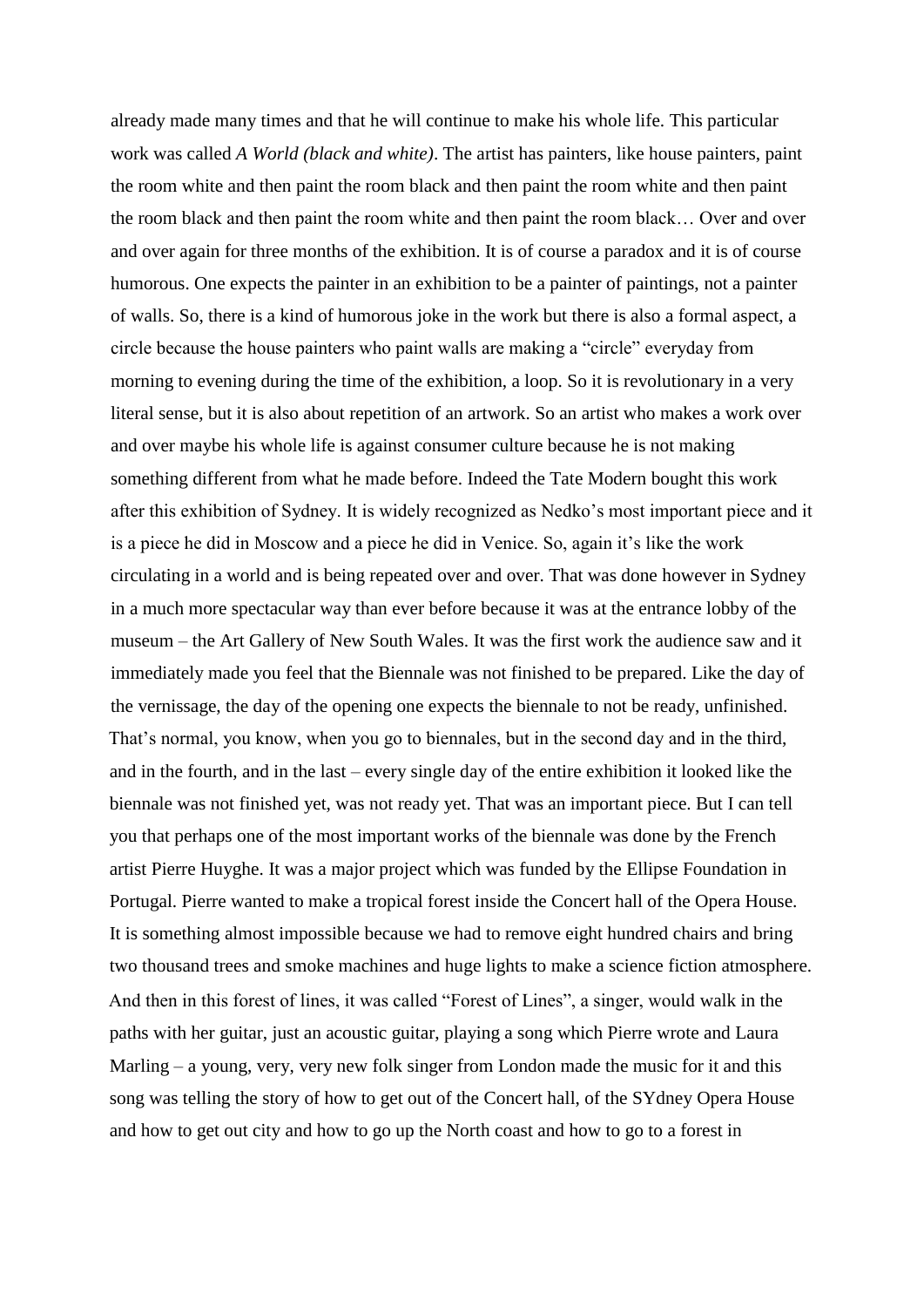Queensland and how to reach a woman and ask this woman "where it all began". It was a very poetic installation about spectacle in the home of spectacle because, you know, the Sydney Opera House is the most important, and iconic building of the  $20<sup>th</sup>$  century. So, he choose the most iconic building of 20<sup>th</sup> century which is the building used for spectacle and this spectacle is however a spectacle which reverses the idea of spectacle because this was not a "representation" of trees. This was a *real* forest. You smelled the trees and the earth inside and it carried you away, escaping the spectacle. Also this project only lasted 24 hours. That's another the revolutionary aspect. Well it's normal to do performances in a biennale but it is not normal to make the most expensive project of the biennale last 24 hours. That's not normal. And on top of it only a hundred people at a time. Only a 6500 people of the 400000 who saw the biennale really saw this Pierre Huyghe piece because with the limit of 100 people per moment they were very long waiting lines outside, very long lines. But even with people who were waiting, they couldn't get in because, you know, if each persons stayed 15 minutes, and you have only 24 hours and you have a limit of a 100 people at a time for security reasons, then it means that it becomes very like a rare experience. But the people really wanted to see, they came in the middle of the night, they came in moments when the line was not so long. It was also free, so it was of course a very democratic moment. Normally you have to pay a lot of money to go to the Sydney Opera House for a concert or so. It was important for me that it was free. I think that it was one of the most important projects of the Biennale. Also beautiful work by South African artist William Kentridge which was about Gogol's Nose thinking about the absurdity of today. Another major work was of Janet Cardiff and George Bures Miller. Together they made big sound installation – a new work called *Murder of Crows* in old Pier on the harbour. And then there were many young artists on the island called Cockatoo which used to be used for industrial building of military ships. And because these was the first time it was used for such a major event and a little bit a discovery within Sydney something that the people of Sydney didn't really know. And the other characteristic maybe was that there were many Australian artists. I think a good biennale has to have a strong presence of artists from the local context because a biennale is not just importing from outside. It's not just about import. It's also about cultural dialog that can be created between artists of a place and the global platform. The Biennale of Sydney, my exhibition, was the one with more Australian artists than any previous edition of that biennale.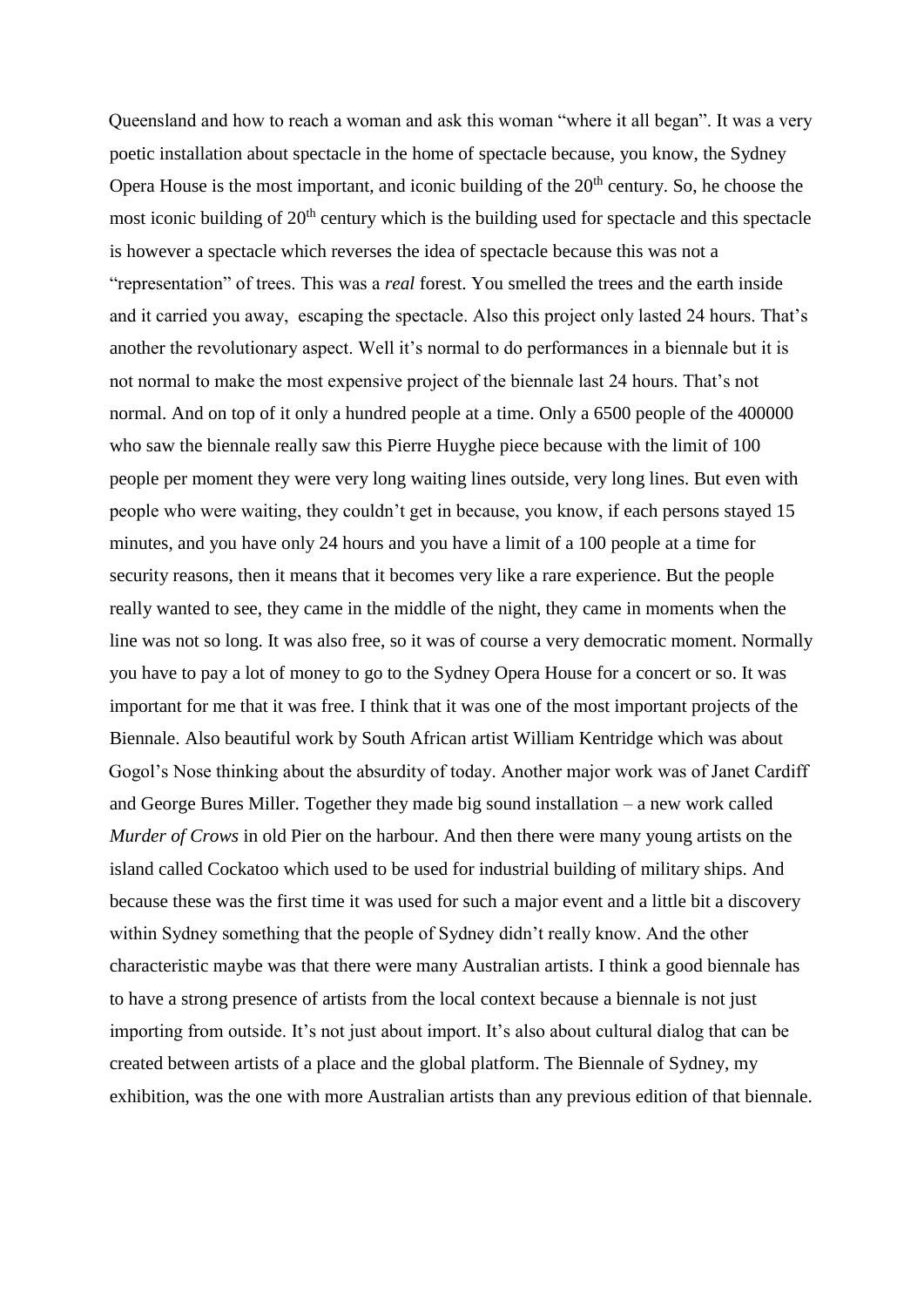#### **- How would you comment on the fact that there are more and more biennials and art fairs? How do you see their future?**

- I think they are two very different phenomena. I think it is a good thing so there are many more biennales around the world because it allows different places to become part of the cultural dialog. You know – nobody knew the artists from Turkey until there was the Istanbul biennale. Very important is that these periodic exhibitions happen because it redefines the global platform of art. So, I am very much in favor of this. However there is the biennale syndrome. *The Pantagruel Syndrome* was the title of an exhibition I did in Turin before Sydney and this "Pantagruel syndrome" is indeed like a sickness of our time. The rise of all these events in contemporary art is also two things – it is a good thing and it is also a terrible thing because when art becomes very popular it looses a kind of freedom. Suddenly for example censorship becomes an issue because if you have 400000 people seeing something then suddenly the governments think that maybe they should control. So, you don't have as much freedom as when art is not successful and there are less public exhibitions. When art is apartment art, art is more free. So that's one negative aspect is that a lot of people start to think they have the authority to interfere. I have two opposite views. The rise of the art fairs is a sign of something else. It is the sign of the fact that investors and people who are involved in money invest in them to be able to buy things, products and latest products. So you have more and more people wanting to become art collectors and invest in art. In a way it is a good thing but it is a kind of funny. I find it very funny because suddenly you have all these people who think they are experts and they really don't have knowledge. That is one of the reasons that I included a lot of historical work because it is very funny when you meet a new art collector who knows exactly who Damien Hirst or Jeff Koons is but when you mention Yves Klein or Piero Manzoni, they have never heard of them. It is very funny because it is like a collapse of the depths of knowledge. And this is a collapse of knowledge and it's a collapse of connoisseurship. Like if a wine taster knows wines and does not know the history of wine. You know what they were drinking before and how did different wines migrate. Some people don't know that *Shiraz* connected its name with Siria. Certain migration of grapes. So, I think it's kind of funny this rise of the art fairs and art market. I don't think for art it's necessarily a bad think because I think that artists always escape whatever definition they are put into. So, for example there was a very strong art market around 1850 in Paris and there were sell 3000 paintings every spring. I think that most of what is bought and sold is just junk, but you only know this about 150 years ago. I'm not against artists selling work, but I think art is like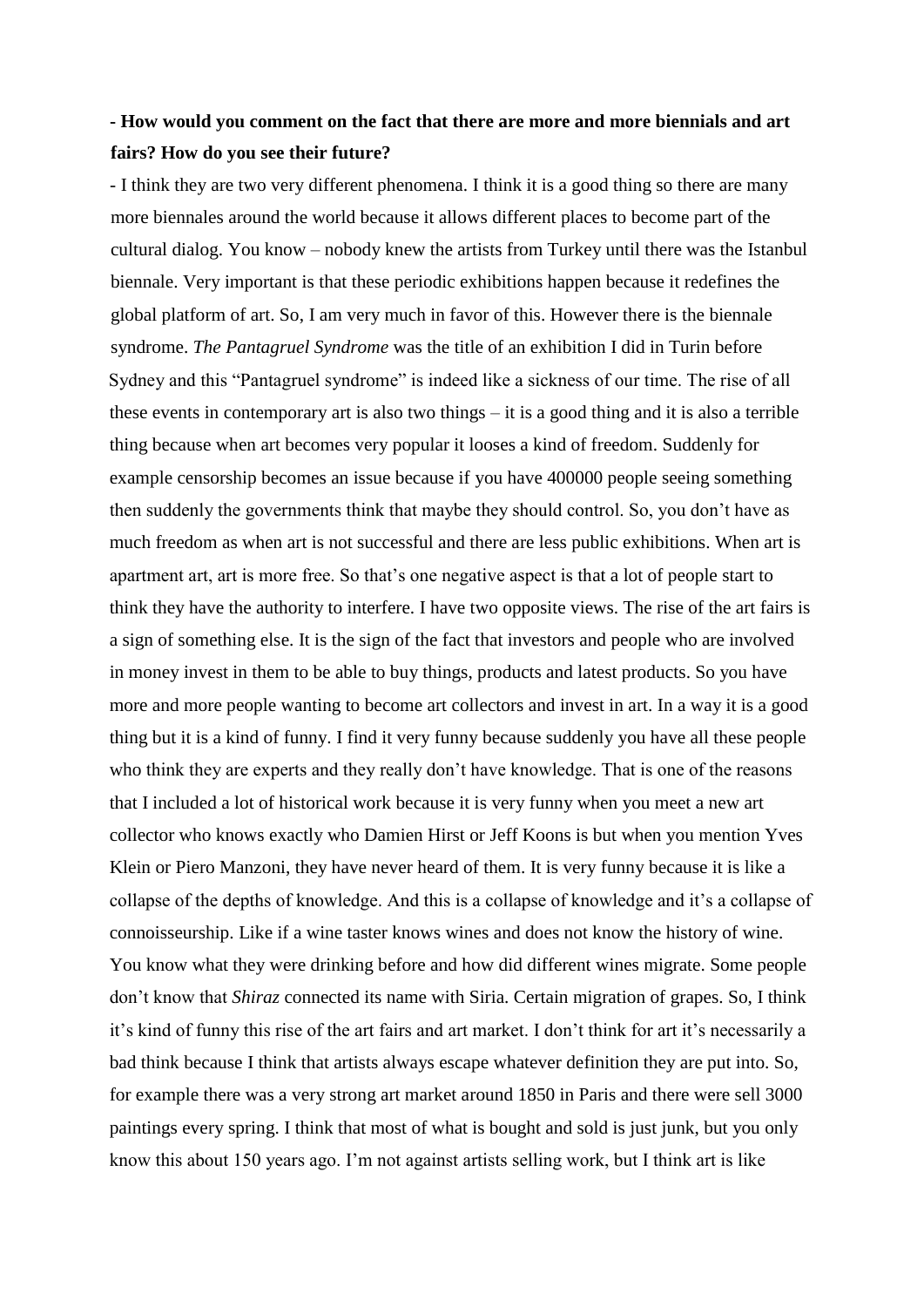mathematics. It's very funny if suddenly you have people investing in mathematics. It would be ridiculous, in a way it is ridiculous what is going on now.

#### **- You are half Bulgarian – your father is Bulgarian and your mother is Italian. You were born in New Jersey… Your personal history is very interesting, as a have read in a text about you. Could you tell us more about you and your Bulgarian origin. Hasyour father ever told you something about his native land?**

- Yes, I would agree with you. It is an interesting background. I think it is typical of our kind of global age to have such a mixed identity. My father left Bulgaria when war ended. He had a permit to come to Italy to study, but he was supposed to study geology. He was young – maybe 18 years old, and he didn't go back. He changed his name from Bakargiev to Christov which is very common name and he didn't take back his name Bakargiev until many years later. He met my mother in Torino and my mother's family helped him to go to University because he had no money. He was studying Medicine, but he would sell medicine door to door just to have some money. And when he met my mother he borrowed some money for a bus ticket and then he asked her for her phone number to give her back the money of the bus ticket and after that because he had an Italian medical degree but even in Italy you couldn't work - if you are an emigrant you couldn't become a doctor because you had to be Italian citizen. It is a paradox – you could have a medical degree, but you could not have the possibility of working in an Italian hospital if you were not Italian. I was actually born in USA. My mother was pregnant when they went and in 1957 I was born. They had the typical life of young struggling people living in an apartment on top of a restaurant and spent some time in Brooklyn and so on. Then he got his American citizenship he went on to become a very very good pediatrician- neonatologist- taking care of newborn in Washington DC. He has a brother who is my uncle in Bulgaria whom I never met but I know he is a violinist and I think his name is Petko Bakargiev. I think he traveled and occasionally with the Sofia Philharmonie he has seen my father - they had a drink together or something. So, that is the personal story. I met my grandmother once when I was very small child – my father drove me from Italy to Switzerland and we met her one morning but she was not happy that he had married an Italian women. So, you know – nationalisms that they got. I'm a big mixture and have both an Italian passport and US passport. I don't have Bulgarian passport. I still have not come to Bulgaria although I have wanted for many years. I know for example Iara Boubnova. She lives in Bulgaria, involved and organizing contemporary art in Bulgaria, but she has of Russian descent I think. She is a friend, but I see her outside of Bulgaria. Nedko is a friend – I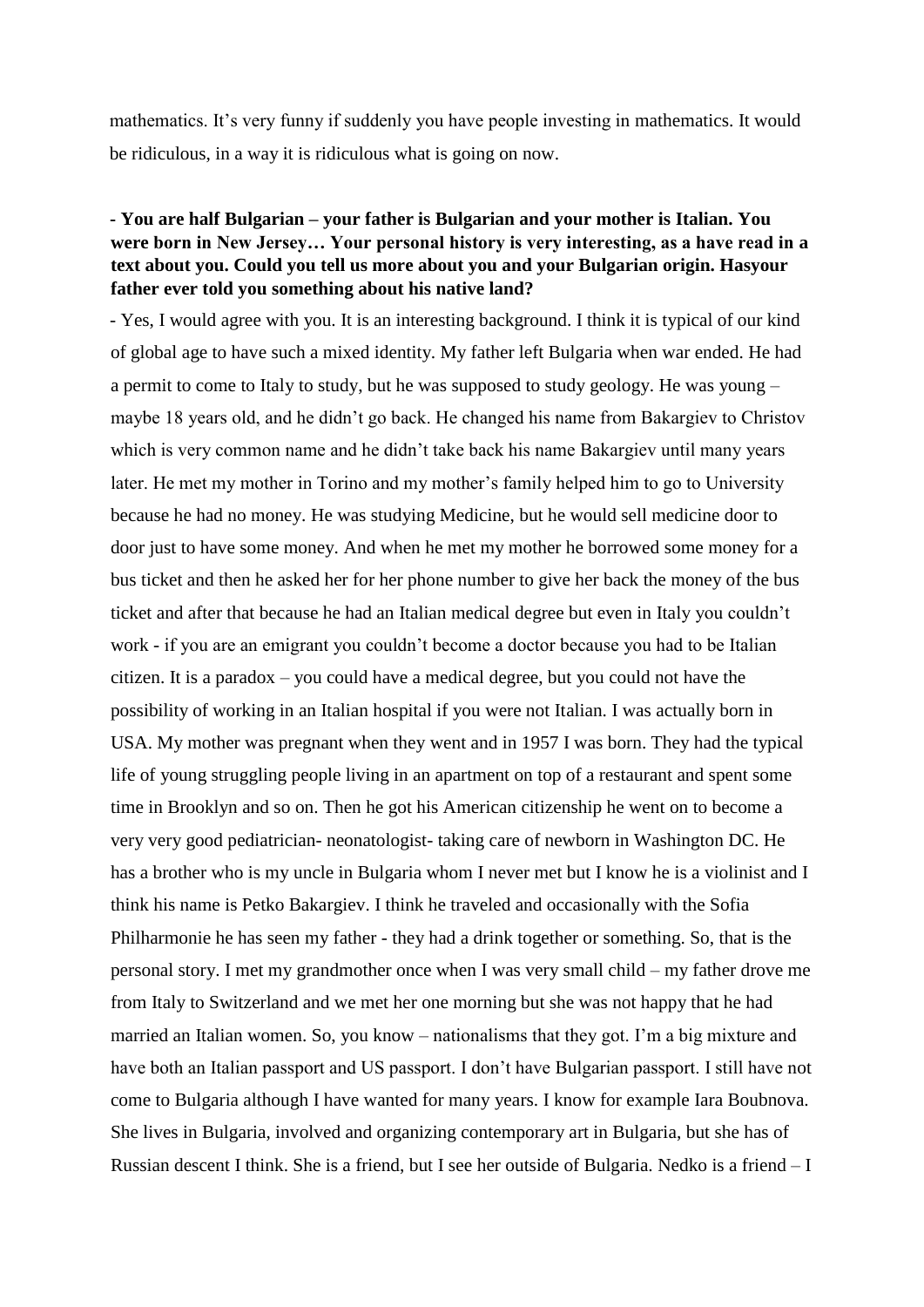see him around and recently. I have met an other contemporary artist in Singapoor – Luchezar Boiadgiev. Someday I will come – it will happen. If there is someone who organizes a conference or some other reason. Because I don't travel so much like as a tourist. I don't like too much but probably there is a very long interest and also, I guess, a sort of the fear of a seeing a kind of a homeland. But I heard very great things about the developments in architecture and design for example in Bulgaria. I'm very curious. I'd like to come. Eventually I will come! It's an interesting background. I don't know so much about Bulgaria but I would like to visit a small town called Elena somewhere in the mountains. I think there my father grew up because he was going up with his grandmother. She is the mother of his father. He talked me about that. I think he had a brother who died and he have never met. He died before he was born. Some accident happened. He told me a story once of finding cloths of a baby or small child in a suitcase in a shed back in the garden in a house in Elena. I have this very strange particular story, but I know nothing general about country. It is a very important country - I mean the whole story for example Christianity, the Cyrillic alphabet, ancient Slavic is ancient Bulgarian. It's a very important place. An interesting place also because in terms of globalization today it has an interesting history encounter between Mediterranean and Slavic and eastern, big history of migrations, kind of a past which is maybe relevant nowadays.

## **- I think that you don't know but our contemporary art scene is not very well developed. We don't have many contemporary artists…**

- It's very easy to solve that, it's not difficult, it's very easy. Somebody has to find some money and put people who are really good, like Nedko Solakov at the head of the School or some sort of a Center with people like Iara. The reason I say Nedko is that he is an artist. It is like Joseph Beuys when he was at the Academy. You have really major artists who are older, who are very good and they have to create spaces where you can discuss and study and experiment and do projects and performances and events and that's how you do it and then in very little time, five years there is an art scene connected with art magazines and a place where people can write and experiment writing about contemporary art and then you find some of those collectors – they are so many now, somebody who has a little money in Bulgaria and who collect and they can easily find space – a good model is Portikus in Frankfurt which is directed by Daniel Birnbaum. If you have a space which is both an exhibition space and a school then you can really make it work and then the artists emerge.